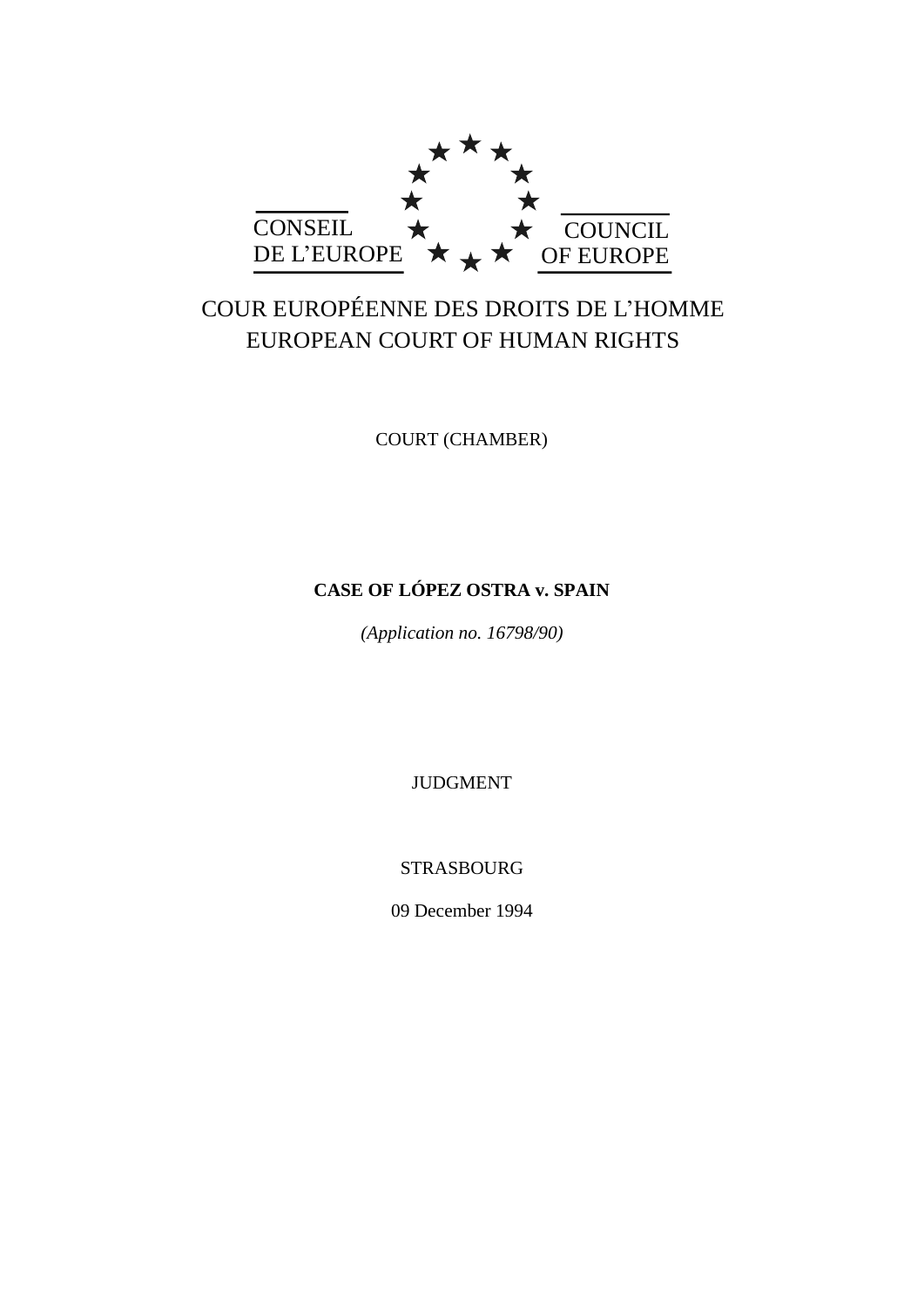### **In the case of López Ostra v. Spain ,**

The European Court of Human Rights, sitting, in accordance with Article 43 (art. 43) of the Convention for the Protection of Human Rights and Fundamental Freedoms ("the Convention") and the relevant provisions of Rules of Court A<sup>\*\*</sup>, as a Chamber composed of the following judges:

Mr R. RYSSDAL, *President*,

Mr R. BERNHARDT,

Mr A. SPIELMANN,

Mrs E. PALM,

Mr J.M. MORENILLA,

Mr F. BIGI,

Mr A.B. BAKA,

Mr M.A. LOPES ROCHA,

Mr G. MIFSUD BONNICI,

and also of Mr H. PETZOLD, *Acting Registrar*,

Having deliberated in private on 24 June and 23 November 1994,

Delivers the following judgment, which was adopted on the lastmentioned date:

### PROCEDURE

 $\overline{a}$ 

1. The case was referred to the Court by the European Commission of Human Rights ("the Commission") on 8 December 1993, within the threemonth period laid down by Article 32 para. 1 and Article 47 (art. 32-1, art. 47) of the Convention. It originated in an application (no. 16798/90) against the Kingdom of Spain lodged with the Commission under Article 25 (art. 25) by a Spanish national, Mrs Gregoria López Ostra, on 14 May 1990.

The Commission's request referred to Articles 44 and 48 (art. 44, art. 48) and to the declaration whereby Spain recognised the compulsory jurisdiction of the Court (Article 46) (art. 46). The object of the request was to obtain a decision as to whether the facts of the case disclosed a breach by the respondent State of its obligations under Articles 3 and 8 (art. 3, art. 8) of the Convention.

The case is numbered 41/1993/436/515. The first number is the case's position on the list of cases referred to the Court in the relevant year (second number). The last two numbers indicate the case's position on the list of cases referred to the Court since its creation and on the list of the corresponding originating applications to the Commission.

Rules A apply to all cases referred to the Court before the entry into force of Protocol No. 9 (P9) and thereafter only to cases concerning States not bound by that Protocol (P9). They correspond to the Rules that came into force on 1 January 1983, as amended several times subsequently.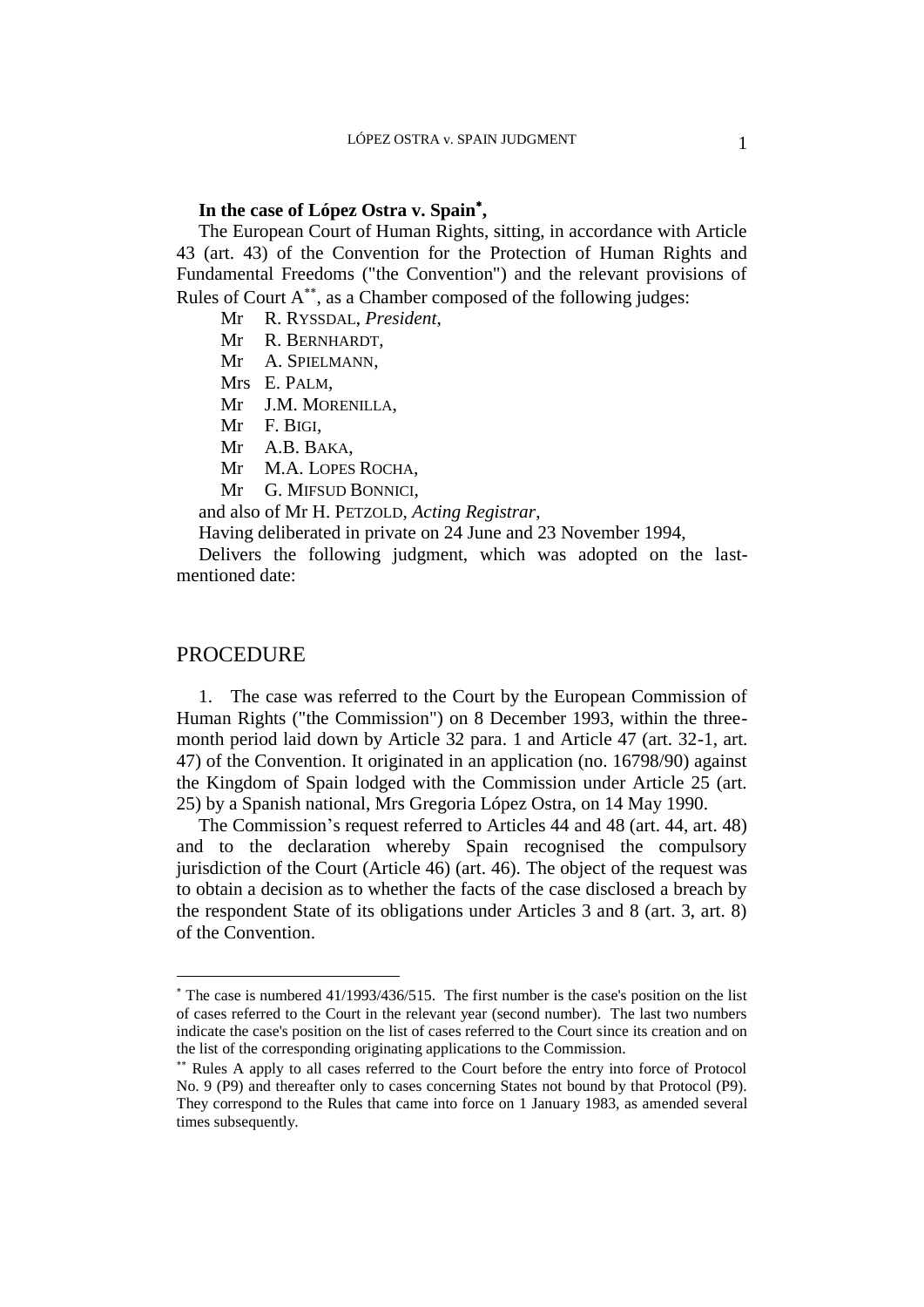2. In response to the enquiry made in accordance with Rule 33 para. 3 (d) of Rules of Court A, the applicant stated that she wished to take part in the proceedings and designated the lawyer who would represent her (Rule 30). On 10 January 1994 the lawyer was given leave by the President to use the Spanish language in the proceedings (Rule 27 para. 3).

3. The Chamber to be constituted included ex officio Mr J.M. Morenilla, the elected judge of Spanish nationality (Article 43 of the Convention) (art. 43), and Mr R. Ryssdal, the President of the Court (Rule 21 para. 3 (b)). On 24 January 1994, in the presence of the Registrar, the President drew by lot the names of the other seven members, namely Mr R. Bernhardt, Mr J. De Meyer, Mrs E. Palm, Mr F. Bigi, Mr A.B. Baka, Mr M.A. Lopes Rocha and Mr G. Mifsud Bonnici (Article 43 in fine of the Convention and Rule 21 para. 4) (art. 43). Subsequently Mr A. Spielmann, substitute judge, replaced Mr De Meyer, who was unable to take part in the further consideration of the case (Rule 22 paras. 1 and 2 and Rule 24 para. 1).

4. As President of the Chamber (Rule 21 para. 5), Mr Ryssdal, acting through the Registrar, consulted the Agent of the Spanish Government ("the Government"), the applicant's lawyer and the Delegate of the Commission on the organisation of the proceedings (Rules 37 para. 1 and 38). Pursuant to the orders made in consequence, the Registrar received the Government's and the applicant's memorials on 3 and 4 May 1994 respectively. On 16 May the Secretary to the Commission informed the Registrar that the Delegate would submit his observations at the hearing.

On 10, 17 and 20 June 1994 the Commission supplied various documents which the Registrar had requested on the President's instructions.

5. In accordance with the decision of the President, who had also given the Agent of the Government leave to address the Court in Spanish (Rule 27 para. 2), the hearing took place in public in the Human Rights Building, Strasbourg, on 20 June 1994. The Court had held a preparatory meeting beforehand.

There appeared before the Court:

- for the Government

Mr J. BORREGO BORREGO, Head of the Legal Department

for Human Rights, Ministry of Justice, *Agent*;

- for the Commission

Mr F. MARTÍNEZ, *Delegate*;

- for the applicant

Mr J.L. MAZÓN COSTA, abogado, *Counsel*.

The Court heard addresses by them and also their replies to questions from two of its members.

On 23 November 1994 it declined to accept observations submitted out of time by counsel for the applicant on 13 October 1994 which related to the reimbursement of his fees in the national proceedings.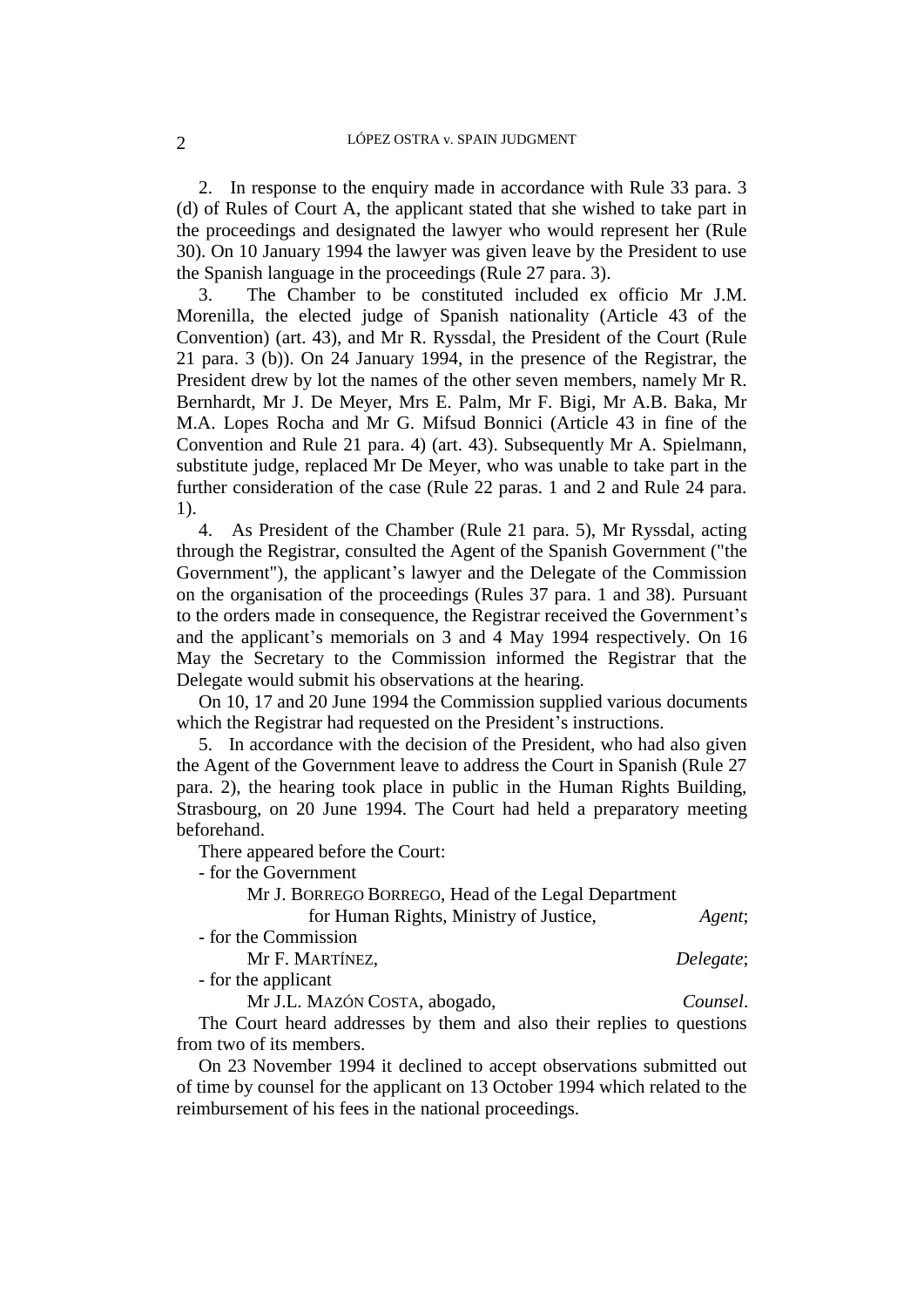### AS TO THE FACTS

6. Mrs Gregoria López Ostra, a Spanish national, lives in Lorca (Murcia).

At the material time she and her husband and their two daughters had their home in the district of "Diputación del Rio, el Lugarico", a few hundred metres from the town centre.

### I. THE CIRCUMSTANCES OF THE CASE

### **A. Background to the case**

7. The town of Lorca has a heavy concentration of leather industries. Several tanneries there, all belonging to a limited company called SACURSA, had a plant for the treatment of liquid and solid waste built with a State subsidy on municipal land twelve metres away from the applicant's home.

8. The plant began to operate in July 1988 without the licence (licencia) from the municipal authorities required by Regulation 6 of the 1961 regulations on activities classified as causing nuisance and being unhealthy, noxious and dangerous ("the 1961 regulations"), and without having followed the procedure for obtaining such a licence (see paragraph 28 below).

Owing to a malfunction, its start-up released gas fumes, pestilential smells and contamination, which immediately caused health problems and nuisance to many Lorca people, particularly those living in the applicant's district. The town council evacuated the local residents and rehoused them free of charge in the town centre for the months of July, August and September 1988. In October the applicant and her family returned to their flat and lived there until February 1992 (see paragraph 21 below).

9. On 9 September 1988, following numerous complaints and in the light of reports from the health authorities and the Environment and Nature Agency (Agencia para el Medio Ambiente y la Naturaleza) for the Murcia region, the town council ordered cessation of one of the plant's activities the settling of chemical and organic residues in water tanks (lagunaje) while permitting the treatment of waste water contaminated with chromium to continue.

There is disagreement as to what the effects were of this partial shutdown, but it can be seen from the expert opinions and written evidence of 1991, 1992 and 1993, produced before the Commission by the Government and the applicant (see paragraphs 18-20 below), that certain nuisances continue and may endanger the health of those living nearby.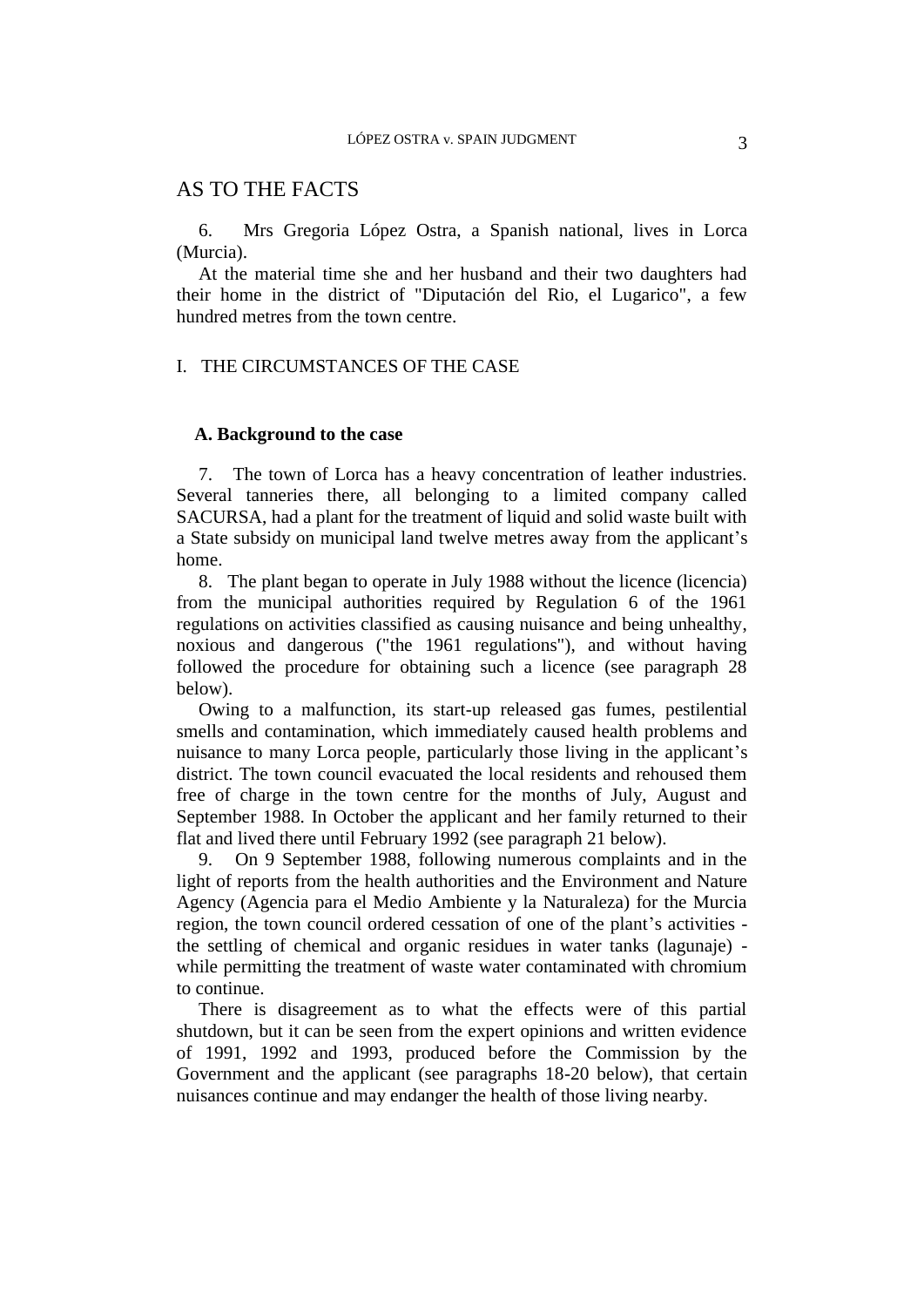### **B. The application for protection of fundamental rights**

### *1. Proceedings in the Murcia Audiencia Territorial*

10. Having attempted in vain to get the municipal authority to find a solution, Mrs López Ostra lodged an application on 13 October 1988 with the Administrative Division of the Murcia Audiencia Territorial, seeking protection of her fundamental rights (section 1 of Law 62/1978 of 26 December 1978 on the protection of fundamental rights ("Law 62/1978") see paragraphs 24-25 below). She complained, inter alia, of an unlawful interference with her home and her peaceful enjoyment of it, a violation of her right to choose freely her place of residence, attacks on her physical and psychological integrity, and infringements of her liberty and her safety (Articles 15, 17 para. 1, 18 para. 2 and 19 of the Constitution - see paragraph 23 below) on account of the municipal authorities' passive attitude to the nuisance and risks caused by the waste-treatment plant. She requested the court to order temporary or permanent cessation of its activities.

11. The court took evidence from several witnesses offered by the applicant and instructed the regional Environment and Nature Agency to give an opinion on the plant's operating conditions and location. In a report of 19 January 1989 the agency noted that at the time of its expert's visit on 17 January the plant's sole activity was the treatment of waste water contaminated with chromium, but that the remaining waste also flowed through its tanks before being discharged into the river, generating foul smells. It therefore concluded that the plant had not been built in the most suitable location.

Crown Counsel endorsed Mrs López Ostra's application. However, the Audiencia Territorial found against her on 31 January 1989. It held that although the plant's operation could unquestionably cause nuisance because of the smells, fumes and noise, it did not constitute a serious risk to the health of the families living in its vicinity but, rather, impaired their quality of life, though not enough to infringe the fundamental rights claimed. In any case, the municipal authorities, who had taken measures in respect of the plant, could not be held liable. The non-possession of a licence was not an issue to be examined in the special proceedings instituted in this instance, because it concerned a breach of the ordinary law.

### *2. Proceedings in the Supreme Court*

12. On 10 February 1989 Mrs López Ostra lodged an appeal with the Supreme Court (Tribunal Supremo - see paragraph 25 below in fine). She maintained that a number of witnesses and experts had indicated that the plant was a source of polluting fumes, pestilential and irritant smells and repetitive noise that had caused both her daughter and herself health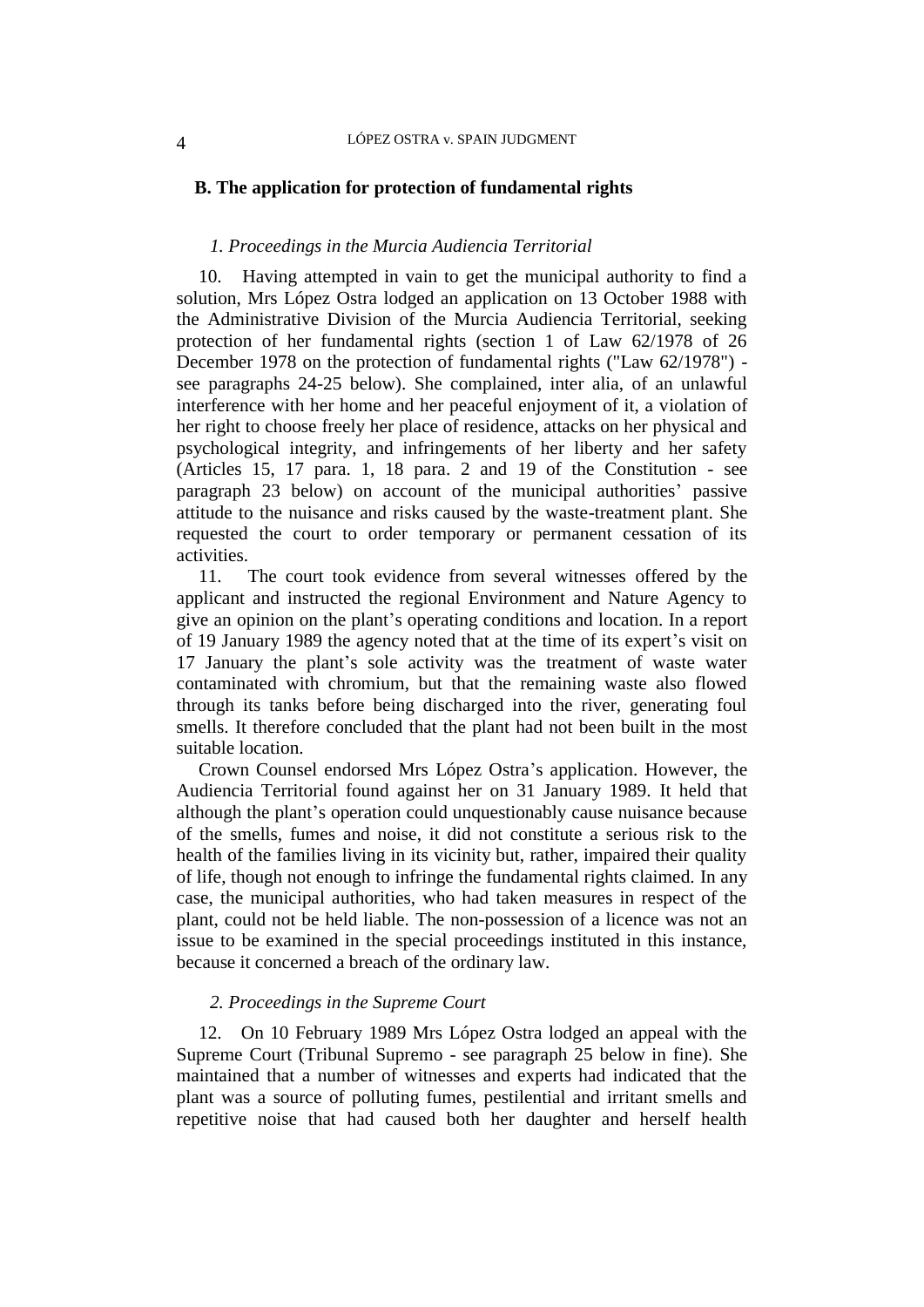problems. As regards the municipal authorities' liability, the decision of the Audiencia Territorial appeared to be incompatible with the general supervisory powers conferred on mayors by the 1961 regulations, especially where the activity in question was carried on without a licence (see paragraph 28 below). Regard being had to Article 8 para. 1 (art. 8-1) of the Convention, inter alia, the town council's attitude amounted to unlawful interference with her right to respect for her home and was also an attack on her physical integrity. Lastly, the applicant sought an order suspending the plant's operations.

13. On 23 February 1989 Crown Counsel at the Supreme Court filed pleadings to the effect that the situation complained of amounted to arbitrary and unlawful interference by the public authorities with the applicant's private and family life (Article 18 of the Constitution taken together with Articles 15 and 19 - see paragraph 23 below). The court should accordingly grant her application in view of the nuisance to which she was subjected and the deterioration in the quality of her life, both of which had moreover been acknowledged in the judgment of 31 January. On 13 March Crown Counsel supported the suspension application (see paragraph 12 above and paragraph 25 below).

14. In a judgment of 27 July 1989 the Supreme Court dismissed the appeal. The impugned decision had been consistent with the constitutional provisions relied on, as no public official had entered the applicant's home or attacked her physical integrity. She was in any case free to move elsewhere. The failure to obtain a licence could only be considered in ordinary-law proceedings.

### *3. Proceedings in the Constitutional Court*

15. On 20 October 1989 Mrs López Ostra lodged an appeal (recurso de amparo) with the Constitutional Court, alleging violations of Article 15 (right to physical integrity), Article 18 (right to private life and to inviolability of the family home) and Article 19 (right to choose freely a place of residence) of the Constitution (see paragraph 23 below).

On 26 February 1990 the court ruled that the appeal was inadmissible on the ground that it was manifestly ill-founded. It observed that the complaint based on a violation of the right to respect for private life had not been raised in the ordinary courts as it should have been. For the rest, it held that the presence of fumes, smells and noise did not itself amount to a breach of the right to inviolability of the home; that the refusal to order closure of the plant could not be regarded as degrading treatment, since the applicant's life and physical integrity had not been endangered; and that her right to choose her place of residence had not been infringed as she had not been expelled from her home by any authority.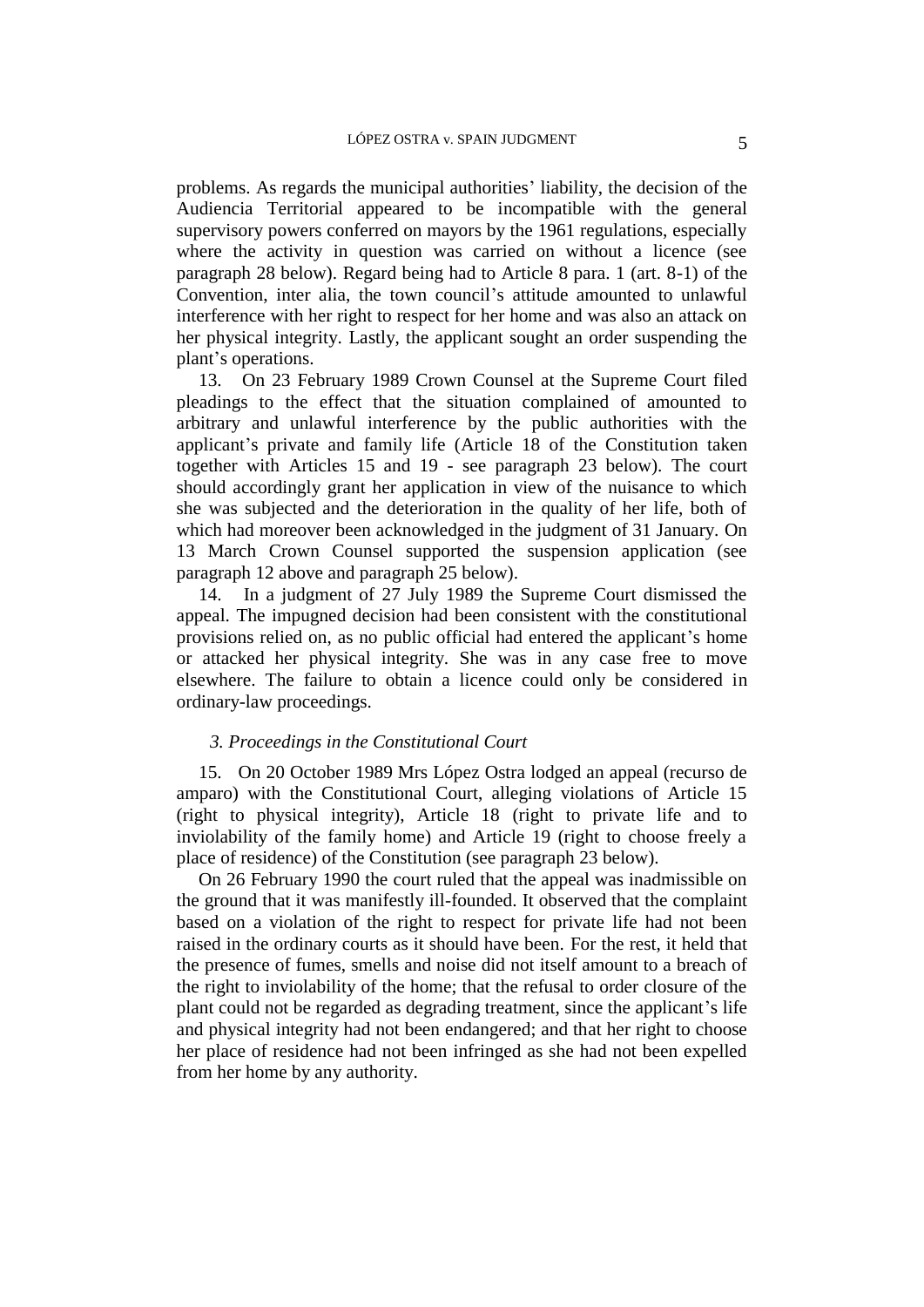### **C. Other proceedings concerning the Lorca waste-treatment plant**

### *1. The proceedings relating to non-possession of a licence*

16. In 1990 two sisters-in-law of Mrs López Ostra, who lived in the same building as her, brought proceedings against the municipality of Lorca and SACURSA in the Administrative Division of the Murcia High Court (Tribunal Superior de Justicia), alleging that the plant was operating unlawfully. On 18 September 1991 the court, noting that the nuisance had continued after 9 September 1988 and that the plant did not have the licences required by law, ordered that it should be closed until they were obtained (see paragraph 28 below). However, enforcement of this order was stayed following an appeal by the town council and SACURSA. The case is still pending in the Supreme Court.

#### *2. Complaint of an environmental health offence*

17. On 13 November 1991 the applicant's two sisters-in-law lodged a complaint, as a result of which Lorca investigating judge no. 2 instituted criminal proceedings against SACURSA for an environmental health offence (Article 347 bis of the Criminal Code - see paragraph 29 below). The two complainants joined the proceedings as civil parties.

Only two days later, the judge decided to close the plant, but on 25 November the measure was suspended because of an appeal lodged by Crown Counsel on 19 November.

18. The judge ordered a number of expert opinions as to the seriousness of the nuisance caused by the waste-treatment plant and its effects on the health of those living nearby.

An initial report of 13 October 1992 by a scientist from the University of Murcia who had a doctorate in chemistry stated that hydrogen sulphide (a colourless gas, soluble in water, with a characteristic rotten-egg smell) had been detected on the site in concentrations exceeding the permitted levels. The discharge of effluent containing sulphur into a river was said to be unacceptable. These findings were confirmed in a supplementary report of 25 January 1993.

In a report of 27 October 1992 the National Toxicology Institute stated that the levels of the gas probably exceeded the permitted limits but did not pose any danger to the health of people living close to the plant. In a second report of 10 February 1993 the institute stated that it could not be ruled out that being in neighbouring houses twenty-four hours a day constituted a health risk as calculations had been based only on a period of eight hours a day for five days.

Lastly, the regional Environment and Nature Agency, which had been asked to submit an expert opinion by the Lorca municipal authorities, concluded in a report of 29 March 1993 that the level of noise produced by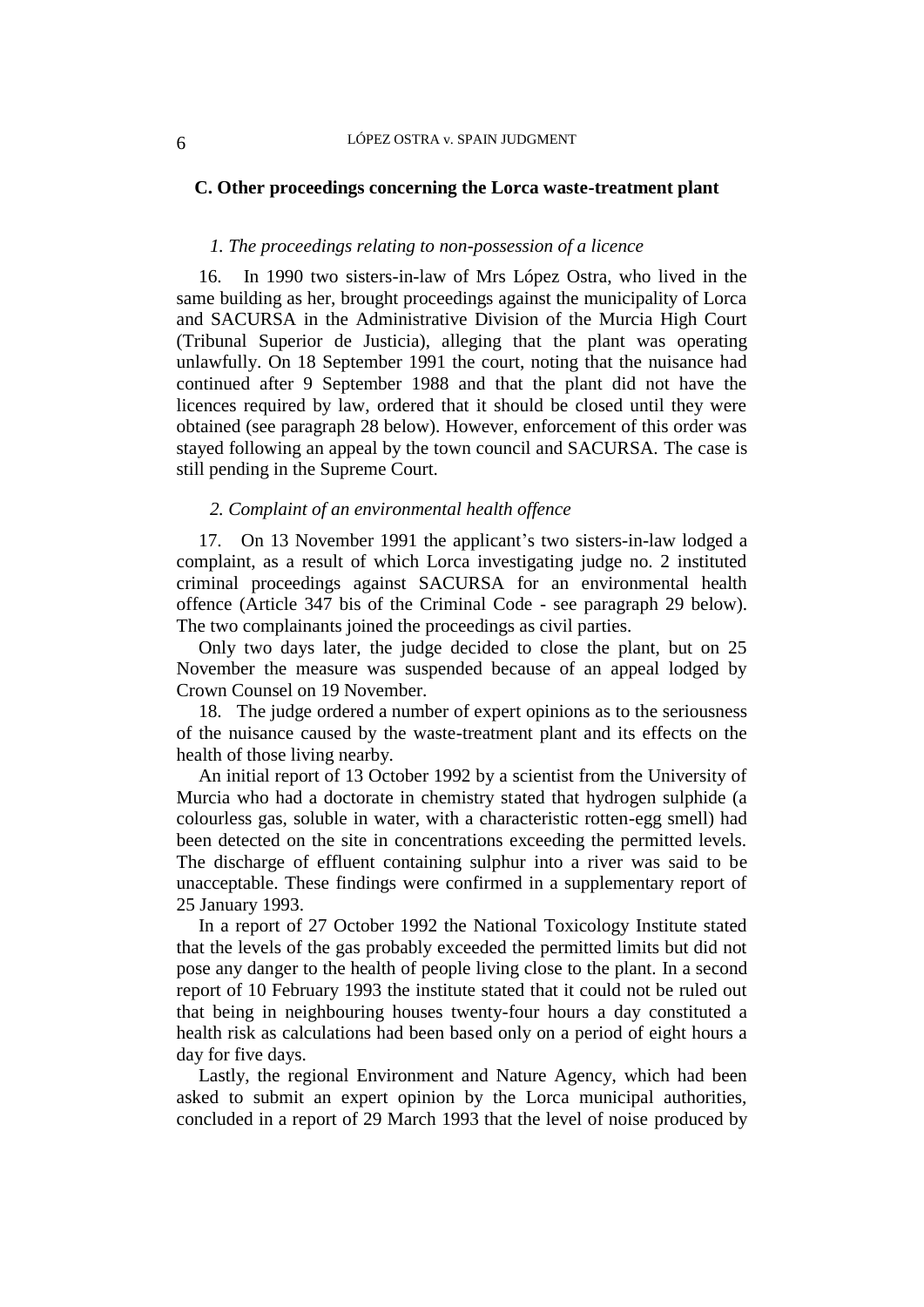the plant when in operation did not exceed that measured in other parts of the town.

19. The investigation file contains several medical certificates and expert opinions concerning the effects on the health of those living near the plant. In a certificate dated 12 December 1991 Dr de Ayala Sánchez, a paediatrician, stated that Mrs López Ostra's daughter, Cristina, presented a clinical picture of nausea, vomiting, allergic reactions, anorexia, etc., which could only be explained by the fact that she was living in a highly polluted area. He recommended that the child should be moved from the area.

In an expert report of 16 April 1993 the Ministry of Justice's Institute of Forensic Medicine in Cartagena indicated that gas concentrations in houses near the plant exceeded the permitted limit. It noted that the applicant's daughter and her nephew, Fernando López Gómez, presented typical symptoms of chronic absorption of the gas in question, periodically manifested in the form of acute bronchopulmonary infections. It considered that there was a relationship of cause and effect between this clinical picture and the levels of gas.

20. In addition, it is apparent from the statements of three police officers called to the neighbourhood of the plant by one of the applicant's sisters-in-law on 9 January 1992 that the smells given off were, at the time of their arrival, very strong and induced nausea.

21. On 1 February 1992 Mrs López Ostra and her family were rehoused in a flat in the centre of Lorca, for which the municipality paid the rent.

The inconvenience resulting from this move and from the precariousness of their housing situation prompted the applicant and her husband to purchase a house in a different part of town on 23 February 1993.

22. On 27 October 1993 the judge confirmed the order of 15 November 1991 and the plant was temporarily closed.

### II. RELEVANT DOMESTIC LAW

#### **A. The Constitution**

23. The relevant Articles of the Constitution provide:

#### **Article 15**

"Everyone shall have the right to life and to physical and psychological integrity, without being subjected to torture or inhuman or degrading punishment or treatment under any circumstances. The death penalty shall be abolished except where it is provided for by military criminal law in time of war."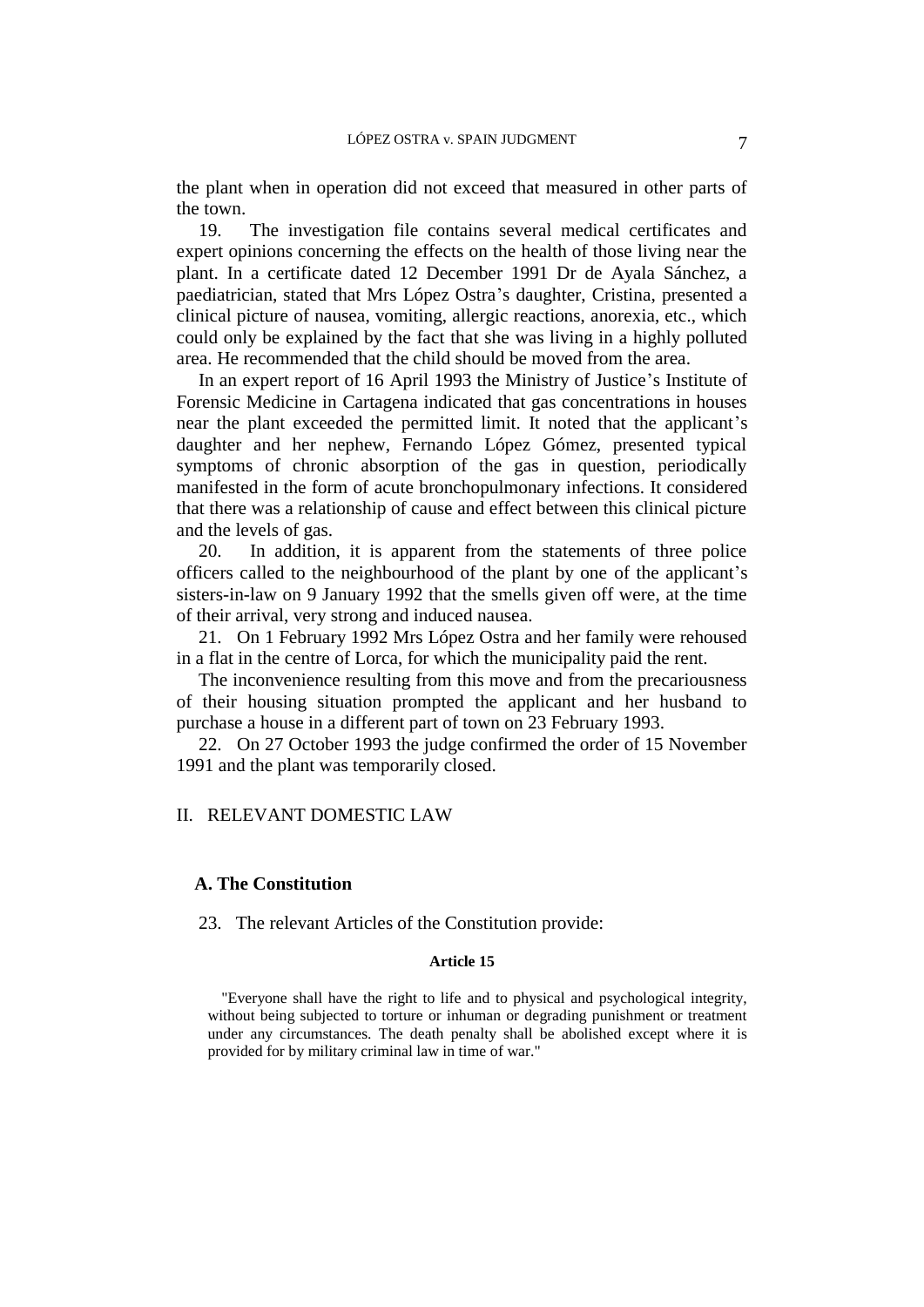#### **Article 17 para. 1**

"Everyone has the right to liberty and security. ..."

#### **Article 18**

"1. The right to honour and to private and family life and the right to control use of one's likeness shall be protected.

2. The home shall be inviolable. It may not be entered or searched without the consent of the person who lives there or a judicial decision, except in cases of flagrant offences. ..."

#### **Article 19**

"Spanish citizens shall have the right to choose freely their place of residence and to move around the national territory ..."

#### **Article 45**

"1. Everyone shall have the right to enjoy an environment suitable for personal development and the duty to preserve it.

2. The public authorities, relying on the necessary public solidarity, shall ensure that all natural resources are used rationally, with a view to safeguarding and improving the quality of life and protecting and restoring the environment.

3. Anyone who infringes the above provisions shall be liable to criminal or, where applicable, administrative penalties as prescribed by law and shall be required to make good any damage caused."

#### **B. The 1978 Law on the protection of fundamental rights**

24. Law 62/1978 provides that certain fundamental rights shall be safeguarded by the ordinary courts. The rights protected in this way include inviolability of the home and freedom to choose one's place of residence (section  $1(2)$ ). However, under transitional provision  $2(2)$  of the Law on the Constitutional Court of 3 October 1979, its application is extended to the other rights secured in Articles 14 to 29 of the Constitution (Article 53 of the Constitution).

25. Complaints against decisions of administrative authorities affecting the rights of the individual may be lodged with the administrative division of the appropriate ordinary court (section 6), without its first being necessary to exhaust the administrative remedies (section  $7(1)$ ). The procedure followed is an expedited one with shorter time-limits and exemption from certain procedural steps (sections 8 and 10).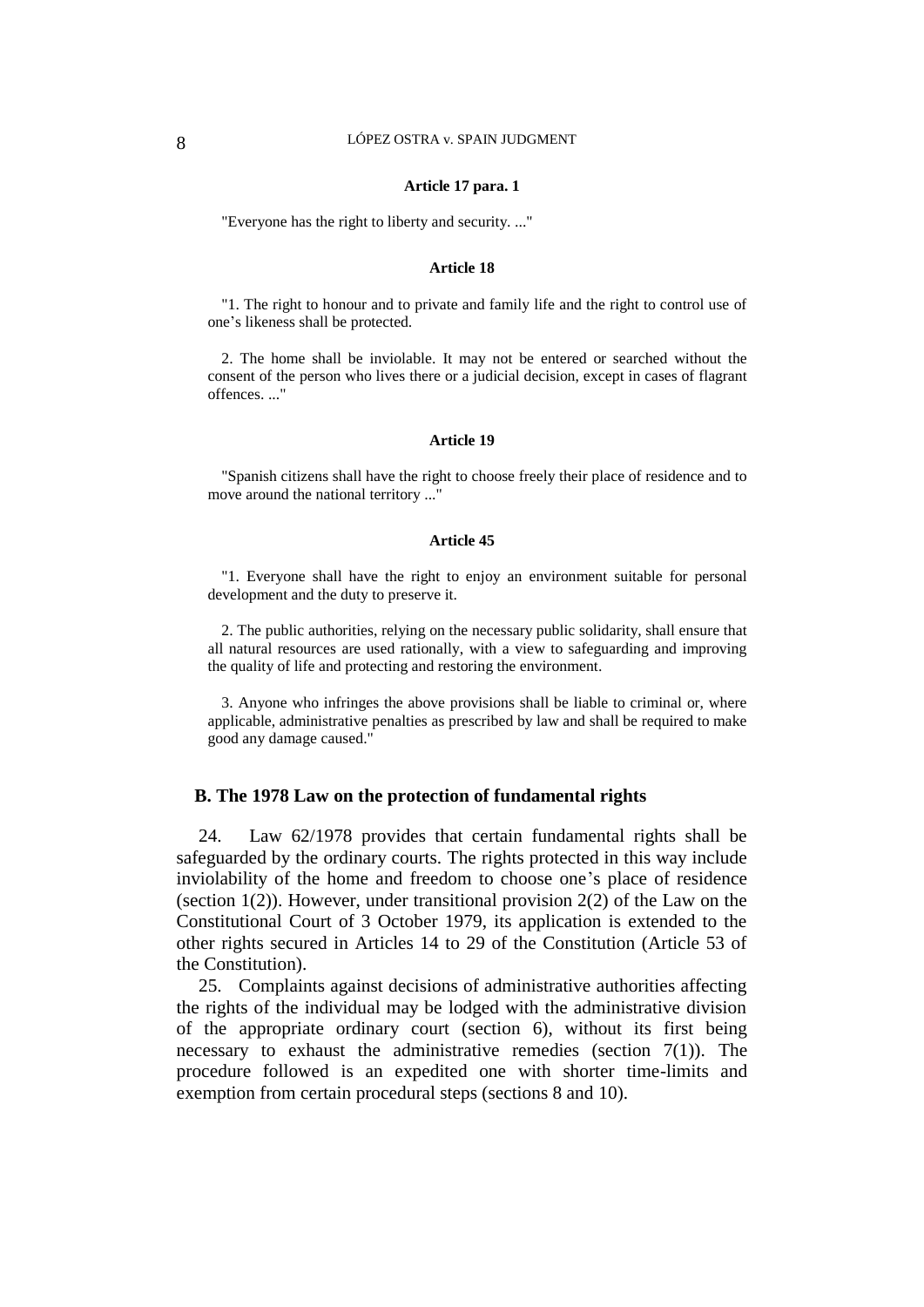In the writ the individual may apply to have the impugned decision stayed, and the court rules on such applications by means of a separate, summary procedure (section 7).

An appeal lies to the Supreme Court (section 9), which hears such appeals in expedited proceedings.

#### **C. Environmental protection provisions**

26. In the field of environmental protection the State and the autonomous communities have enacted many provisions of different ranks in law: Article 45 of the Constitution (see paragraph 23 above); Law 20/1986 of 14 May 1986 on toxic and dangerous waste; Royal Legislative Decree 1302/1986 of 28 June 1986 on environmental impact assessment and Law 38/1972 of 22 December 1972 on atmospheric pollution control.

27. The provisions most frequently relied on in the instant case are the 1961 regulations on activities classified as causing nuisance and being unhealthy, noxious and dangerous approved in Decree 2414/1961 of 30 November.

The purpose of this decree is to prevent plant, factories, activities, industries or warehouses, whether public or private, from causing nuisance, impairing normal environmental health and hygiene or damaging public or private property or entailing serious risks to persons or property (Regulation 1). Regulation 3 extends the scope of the regulations to cover noise, vibrations, fumes, gases, smells, etc.

Siting of the activities in question is governed by municipal by-laws and local development plans. At all events, factories deemed to be dangerous or unhealthy cannot in principle be built less than 2,000 metres from the nearest housing (Regulation 4).

28. The local mayor is empowered to issue licences for carrying on these activities, to supervise the application of the aforementioned provisions and to impose penalties where necessary (Regulation 6).

The procedure for obtaining such licences has several stages, including mandatory consultation of a provincial committee as to the suitability of the safety systems proposed by the applicant in his description of the project. Before the premises are brought into use they must undergo a compulsory inspection by a local-authority technician (Regulations 29-34).

An appeal lies to the ordinary courts against decisions to grant or refuse licences (Regulation 42).

When a nuisance occurs, the mayor may order the party responsible for it to take steps to eliminate it. If these are not taken within the time specified in the regulations, the mayor may, in the light of the expert opinions obtained and after hearing the person concerned, either impose a fine or temporarily or permanently withdraw the licence (Regulation 38).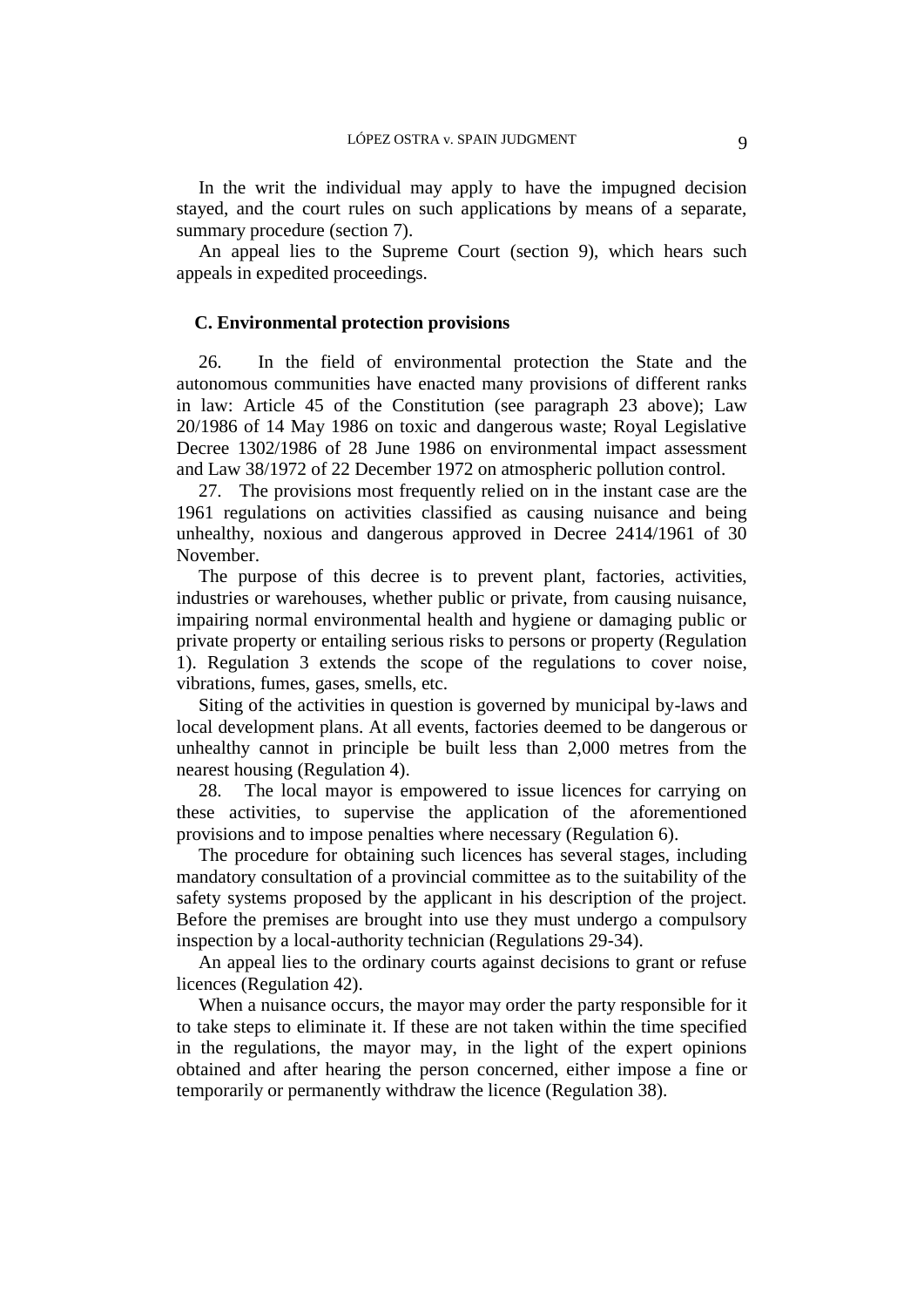### **D. The Criminal Code**

29. Article 347 bis was added on 25 June 1983 by the Law making urgent reforms to part of the Criminal Code (8/1983). It provides:

"Anyone who, in breach of environmental protection legislation or regulations, causes to be released or directly or indirectly releases into the atmosphere, the soil or ... waters emissions or discharges of any kind that are likely seriously to endanger human health or seriously to interfere with the conditions of animal life, forests, natural sites or cultivated areas, shall be liable to a sentence of between one and six months' imprisonment (arresto mayor) and a fine of 50,000 to 1,000,000 pesetas.

A more severe penalty (six months' to six years' imprisonment) shall be imposed where an industrial plant is operating illegally, without having obtained the necessary administrative authorisations, or where express orders of the administrative authorities requiring modification or cessation of the polluting activities have not been complied with or where untrue information has been given about the activities' environmental impact, or where an inspection by the administrative authorities has been obstructed.

...

 $\overline{a}$ 

In all the cases referred to in this Article, temporary or permanent closure of the establishment may be ordered ..."

### PROCEEDINGS BEFORE THE COMMISSION

30. Mrs López Ostra applied to the Commission on 14 May 1990. She complained of the Lorca municipal authorities' inactivity in respect of the nuisance caused by a waste-treatment plant situated a few metres away from her home. Relying on Articles 8 para. 1 and 3 (art. 8-1, art. 3) of the Convention, she asserted that she was the victim of a violation of the right to respect for her home that made her private and family life impossible and the victim also of degrading treatment.

31. On 8 July 1992 the Commission declared the application (no. 16798/90) admissible. In its report of 31 August 1993 (Article 31) (art. 31), it expressed the unanimous opinion that there had been a violation of Article 8 (art. 8) but not of Article 3 (art. 3). The full text of the Commission's opinion is reproduced as an annex to this judgment .

Note by the Registrar. For practical reasons this annex will appear only with the printed version of the judgment (volume 303-C of Series A of the Publications of the Court), but a copy of the Commission's report is obtainable from the registry.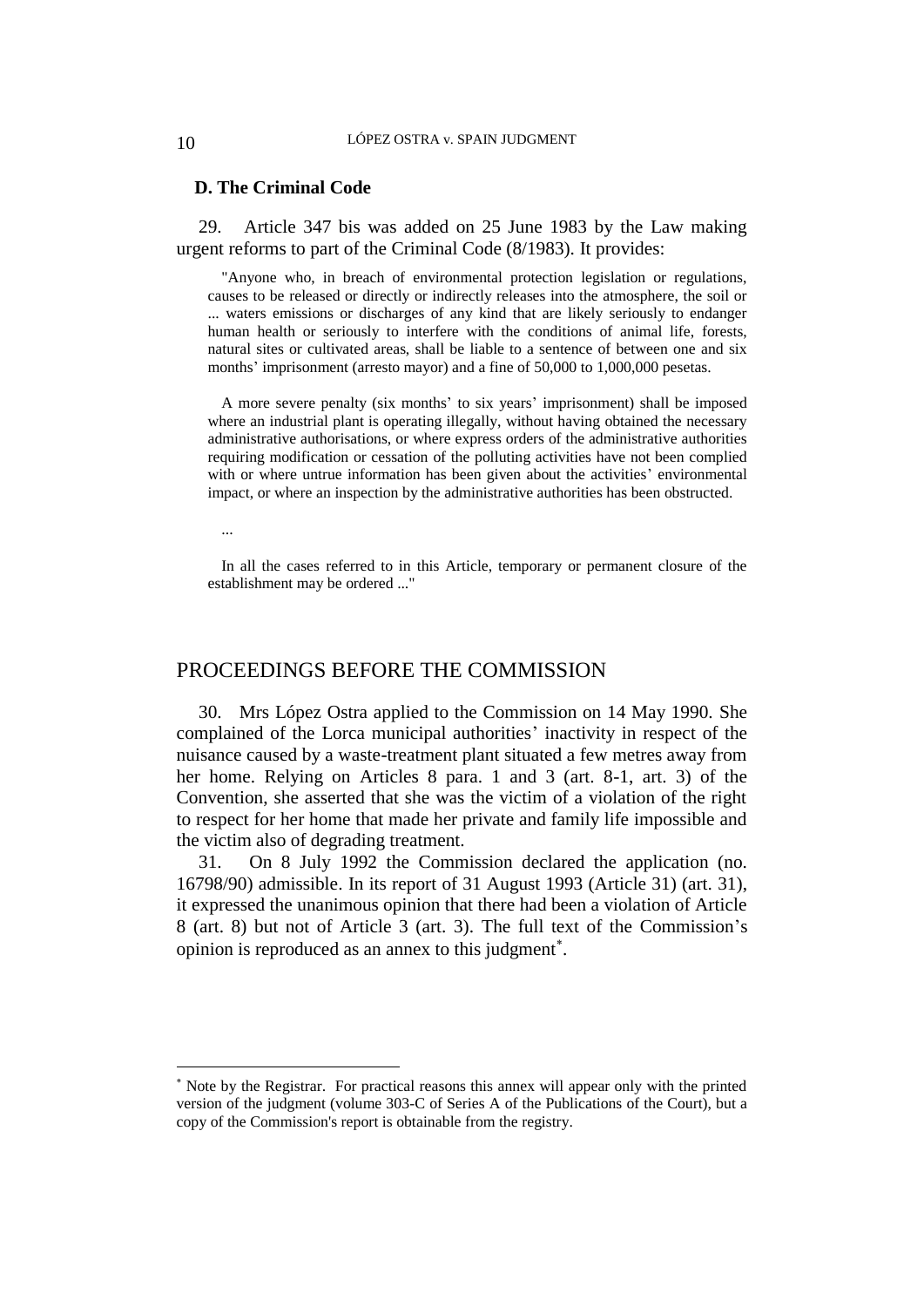### FINAL SUBMISSIONS TO THE COURT

32. The Government requested the Court to allow their preliminary objections or, failing this, to find that the Kingdom of Spain had not breached its obligations under the Convention.

33. At the hearing the applicant's lawyer requested the Court to rule that in the instant case Spain had not fulfilled its obligations under Articles 8 and 3 (art. 8, art. 3) of the Convention.

### AS TO THE LAW

34. The applicant alleged that there had been a violation of Articles 8 and 3 (art. 8, art. 3) of the Convention on account of the smells, noise and polluting fumes caused by a plant for the treatment of liquid and solid waste sited a few metres away from her home. She held the Spanish authorities responsible, alleging that they had adopted a passive attitude.

### I. THE GOVERNMENT'S PRELIMINARY OBJECTIONS

#### **A. The objection based on failure to exhaust domestic remedies**

35. The Government contended, as they had done before the Commission, that Mrs López Ostra had not exhausted domestic remedies. The special application for protection of fundamental rights she had chosen to make (see paragraphs 10-15 and 24-25 above) was not the appropriate means of raising questions of compliance with the ordinary law or disputes of a scientific nature over the effects of a waste-treatment plant. This procedure was a shortened, rapid one intended to remedy overt infringements of fundamental rights, and the taking of evidence under it was curtailed.

The applicant should, on the other hand, have instituted both criminal proceedings and ordinary administrative proceedings, which had proved to be effective under similar circumstances. In respect of the same facts, for instance, her sisters-in-law had brought ordinary administrative proceedings in April 1990 and had then lodged a criminal complaint on 13 November 1991. The relevant judicial authorities had ordered closure of the plant on 18 September and 15 November 1991 respectively, but enforcement of those orders had been stayed on account of appeals lodged by the municipal authorities and Crown Counsel (see paragraphs 16 and 17 above). On 27 October 1993 the plant had been closed by order of the judge in the criminal proceedings but both sets of proceedings were still pending in the Spanish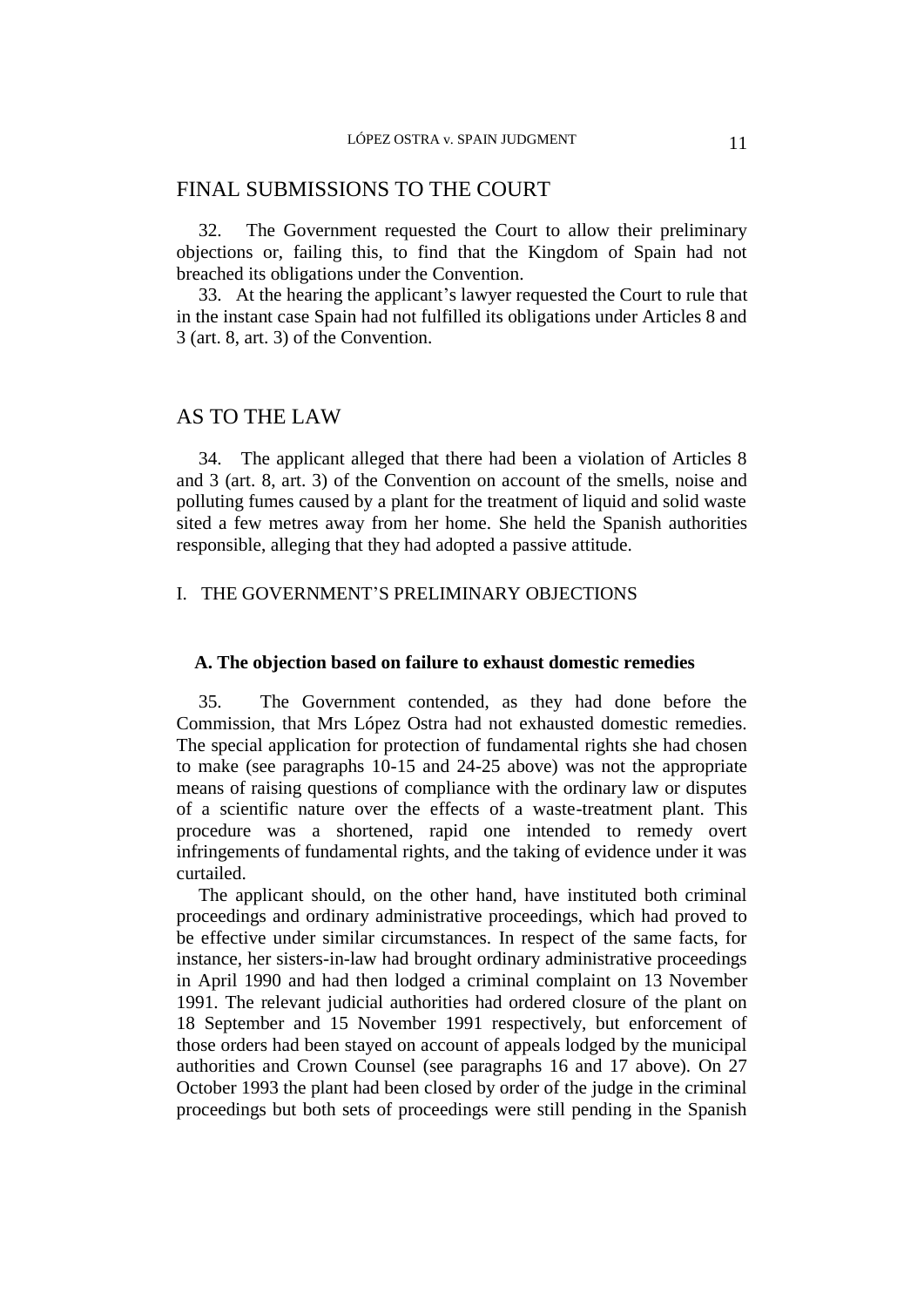courts. If the Court determined the present case on the basis of the documents produced by the parties relating to those proceedings, as the Commission did in its report, its decision would prejudge their outcome.

36. Like the Commission and the applicant, the Court considers that on the contrary the special application for protection of fundamental rights lodged by the applicant with the Murcia Audiencia Territorial (see paragraph 10 above) was an effective, rapid means of obtaining redress in the case of her complaints relating to her right to respect for her home and for her physical integrity, especially since that application could have had the outcome she desired, namely closure of the waste-treatment plant. Moreover, in both courts that dealt with the merits of the case (the Murcia Audiencia Territorial and the Supreme Court - see paragraphs 11 and 13 above) Crown Counsel had submitted that the application should be allowed.

37. As to the need to wait for the outcome of the two sets of proceedings brought by Mrs López Ostra's sisters-in-law in the ordinary (administrative and criminal) courts, the Court notes, like the Commission, that the applicant is not a party to those proceedings. Their subject-matter is, moreover, not exactly the same as that of the application for protection of fundamental rights, and thus of the application to Strasbourg, even if they might have the desired result. The ordinary administrative proceedings relate in particular to another question, the failure to obtain the municipal authorities' permission to build and operate the plant. The issue of whether SACURSA might be criminally liable for any environmental health offence is likewise different from that of the town's or other competent national authorities' inaction with regard to the nuisance caused by the plant.

38. Lastly, it remains to be determined whether, in order to exhaust domestic remedies, it was necessary for the applicant herself to institute either of the two types of proceedings in question. Here too the Court agrees with the Commission. Having had recourse to a remedy that was effective and appropriate in relation to the infringement of which she had complained, the applicant was under no obligation also to bring other proceedings that were slower.

The applicant therefore provided the national courts with the opportunity which is in principle intended to be afforded to Contracting States by Article 26 (art. 26) of the Convention, namely the opportunity of putting right the violations alleged against them (see, inter alia, the De Wilde, Ooms and Versyp v. Belgium judgment of 18 June 1971, Series A no. 12, p. 29, para. 50, and the Guzzardi v. Italy judgment of 6 November 1980, Series A no. 39, p. 27, para. 72).

39. It follows that the objection must be dismissed.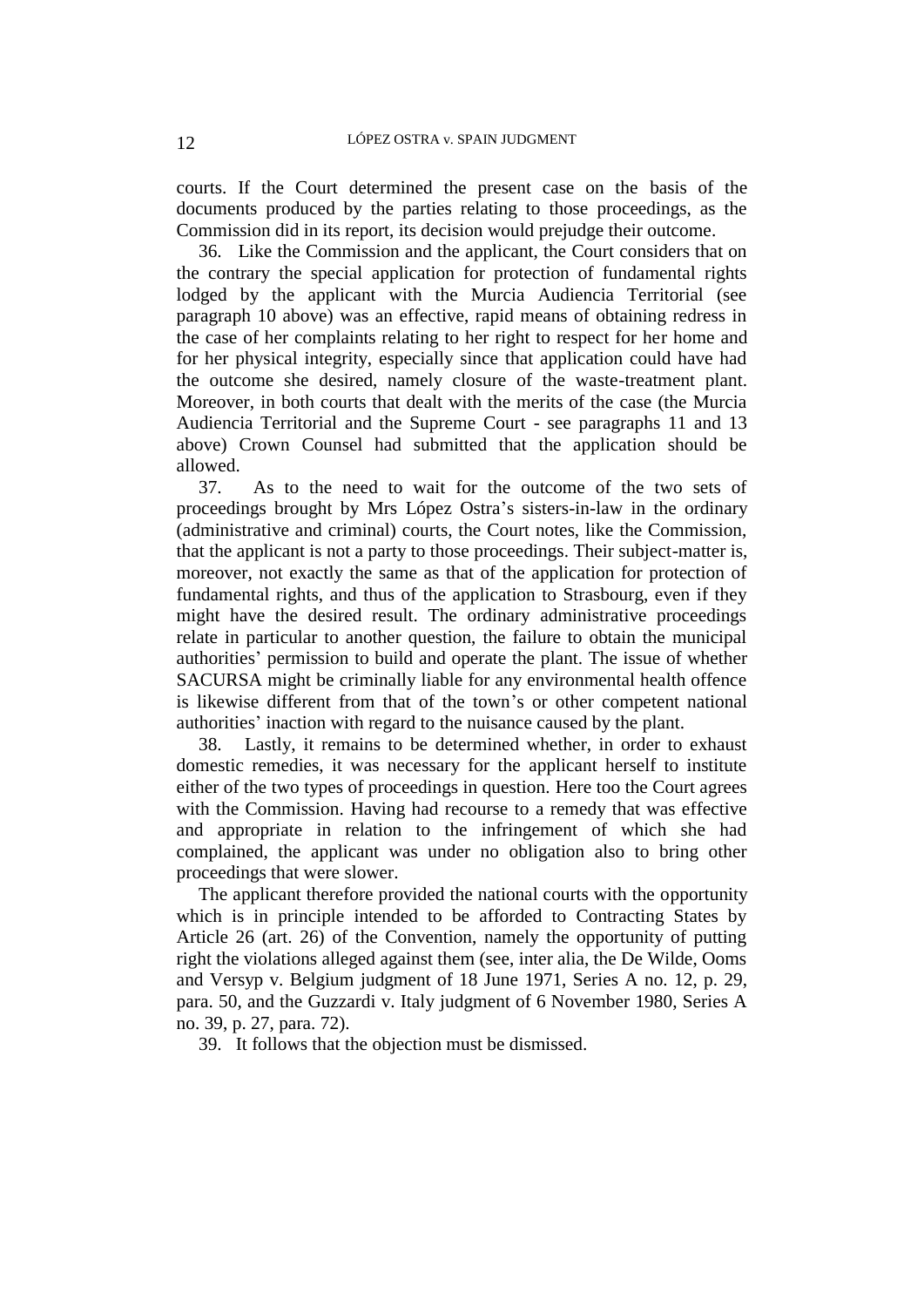#### **B. The objection that the applicant was not a victim**

40. The Government raised a second objection already advanced before the Commission. They acknowledged that Mrs López Ostra - like, for that matter, the other residents of Lorca - had been caused serious nuisance by the plant until 9 September 1988, when part of its activities ceased (see paragraph 9 above). However, even supposing that smells or noise - which would not have been excessive - had continued after that date, the applicant had in the meantime ceased to be a victim. From February 1992 the López Ostra family were rehoused in a flat in the town centre at the municipality's expense, and in February 1993 they moved into a house they had purchased (see paragraph 21 above). In any case, the closure of the plant in October 1993 brought all nuisance to an end, with the result that neither the applicant nor her family now suffered the alleged undesirable effects of its operation.

41. At the hearing the Delegate of the Commission pointed out that the investigating judge's decision of 27 October 1993 (see paragraph 22 above) did not mean that someone who had been forced by environmental conditions to abandon her home and subsequently to buy another house had ceased to be a victim.

42. The Court shares this opinion. Neither Mrs López Ostra's move nor the waste-treatment plant's closure, which was moreover temporary (see paragraph 22 above), alters the fact that the applicant and her family lived for years only twelve metres away from a source of smells, noise and fumes.

At all events, if the applicant could now return to her former home following the decision to close the plant, this would be a factor to be taken into account in assessing the damage she sustained but would not mean that she ceased to be a victim (see, among many other authorities, the Marckx v. Belgium judgment of 13 June 1979, Series A no. 31, pp. 13-14, para. 27, and the Inze v. Austria judgment of 28 October 1987, Series A no. 126, p. 16, para. 32).

43. The objection is therefore unfounded.

### II. ALLEGED VIOLATION OF ARTICLE 8 (art. 8) OF THE **CONVENTION**

44. Mrs López Ostra first contended that there had been a violation of Article 8 (art. 8) of the Convention, which provides:

"1. Everyone has the right to respect for his private and family life, his home and his correspondence.

2. There shall be no interference by a public authority with the exercise of this right except such as is in accordance with the law and is necessary in a democratic society in the interests of national security, public safety or the economic well-being of the country, for the prevention of disorder or crime, for the protection of health or morals, or for the protection of the rights and freedoms of others."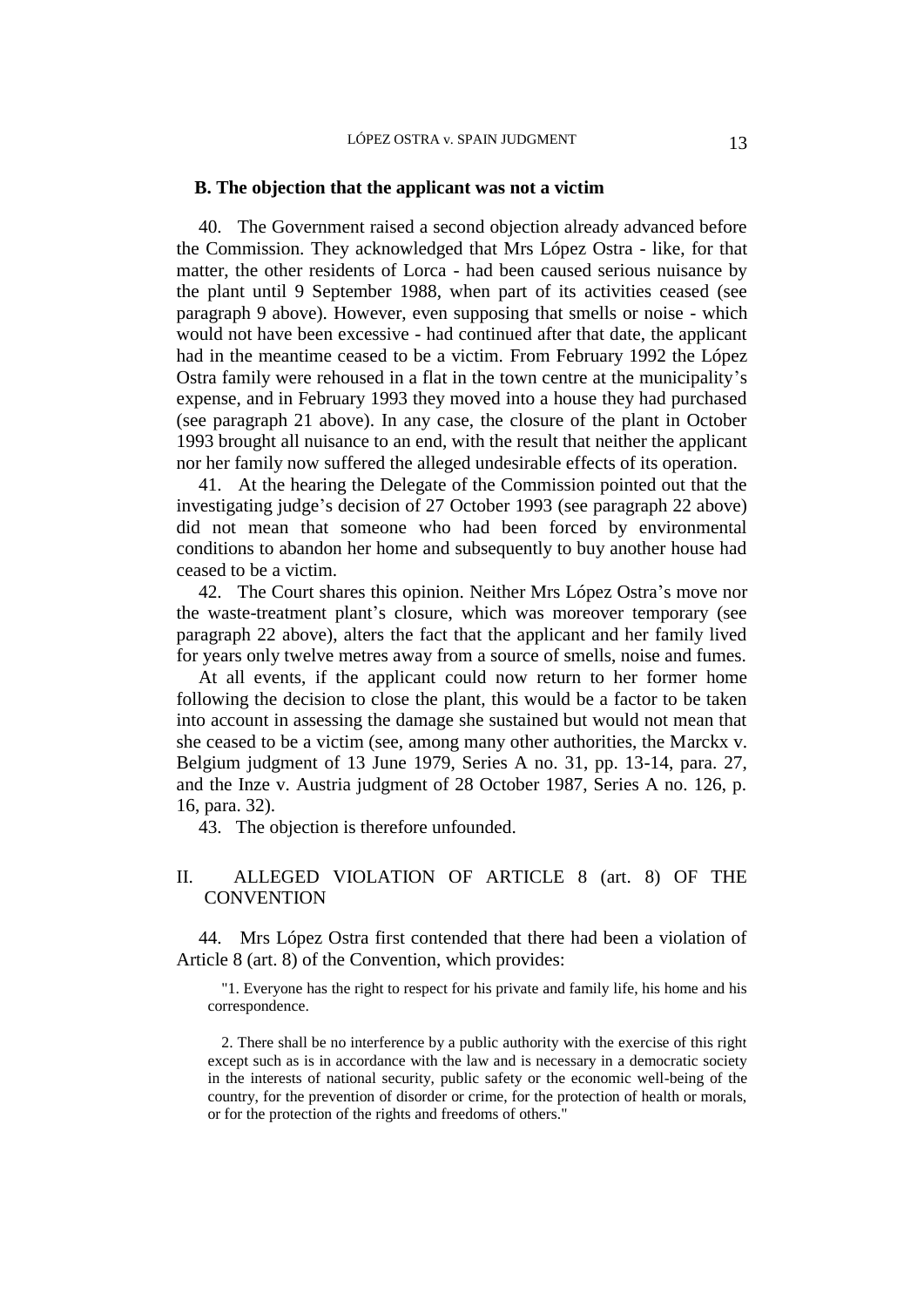The Commission subscribed to this view, while the Government contested it.

45. The Government said that the complaint made to the Commission and declared admissible by it (see paragraphs 30 and 31 above) was not the same as the one that the Spanish courts had considered in the application for protection of fundamental rights since it appeared to be based on statements, medical reports and technical experts' opinions of later date than that application and wholly unconnected with it.

46. This argument does not persuade the Court. The applicant had complained of a situation which had been prolonged by the municipality's and the relevant authorities' failure to act. This inaction was one of the fundamental points both in the complaints made to the Commission and in the application to the Murcia Audiencia Territorial (see paragraph 10 above). The fact that it continued after the application to the Commission and the decision on admissibility cannot be held against the applicant. Where a situation under consideration is a persisting one, the Court may take into account facts occurring after the application has been lodged and even after the decision on admissibility has been adopted (see, as the earliest authority, the Neumeister v. Austria judgment of 27 June 1968, Series A no. 8, p. 21, para. 28, and p. 38, para. 7).

47. Mrs López Ostra maintained that, despite its partial shutdown on 9 September 1988, the plant continued to emit fumes, repetitive noise and strong smells, which made her family's living conditions unbearable and caused both her and them serious health problems. She alleged in this connection that her right to respect for her home had been infringed.

48. The Government disputed that the situation was really as described and as serious (see paragraph 40 above).

49. On the basis of medical reports and expert opinions produced by the Government or the applicant (see paragraphs 18-19 above), the Commission noted, inter alia, that hydrogen sulphide emissions from the plant exceeded the permitted limit and could endanger the health of those living nearby and that there could be a causal link between those emissions and the applicant's daughter's ailments.

50. In the Court's opinion, these findings merely confirm the first expert report submitted to the Audiencia Territorial on 19 January 1989 by the regional Environment and Nature Agency in connection with Mrs López Ostra's application for protection of fundamental rights. Crown Counsel supported this application both at first instance and on appeal (see paragraphs 11 and 13 above). The Audiencia Territorial itself accepted that, without constituting a grave health risk, the nuisances in issue impaired the quality of life of those living in the plant's vicinity, but it held that this impairment was not serious enough to infringe the fundamental rights recognised in the Constitution (see paragraph 11 above).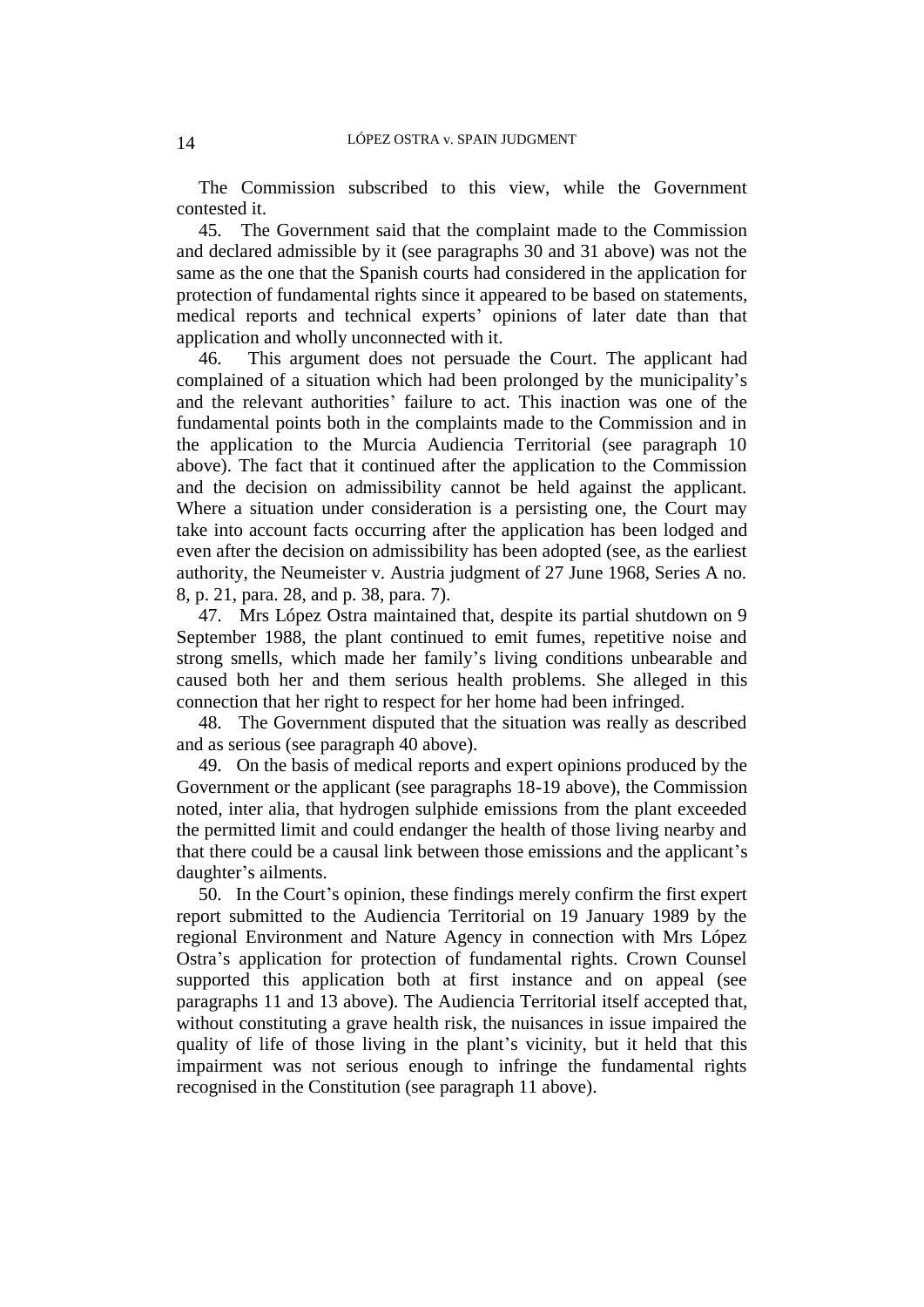51. Naturally, severe environmental pollution may affect individuals' well-being and prevent them from enjoying their homes in such a way as to affect their private and family life adversely, without, however, seriously endangering their health.

Whether the question is analysed in terms of a positive duty on the State - to take reasonable and appropriate measures to secure the applicant's rights under paragraph 1 of Article 8 (art. 8-1) -, as the applicant wishes in her case, or in terms of an "interference by a public authority" to be justified in accordance with paragraph 2 (art. 8-2), the applicable principles are broadly similar. In both contexts regard must be had to the fair balance that has to be struck between the competing interests of the individual and of the community as a whole, and in any case the State enjoys a certain margin of appreciation. Furthermore, even in relation to the positive obligations flowing from the first paragraph of Article 8 (art. 8-1), in striking the required balance the aims mentioned in the second paragraph (art. 8-2) may be of a certain relevance (see, in particular, the Rees v. the United Kingdom judgment of 17 October 1986, Series A no. 106, p. 15, para. 37, and the Powell and Rayner v. the United Kingdom judgment of 21 February 1990, Series A no. 172, p. 18, para. 41).

52. It appears from the evidence that the waste-treatment plant in issue was built by SACURSA in July 1988 to solve a serious pollution problem in Lorca due to the concentration of tanneries. Yet as soon as it started up, the plant caused nuisance and health problems to many local people (see paragraphs 7 and 8 above).

Admittedly, the Spanish authorities, and in particular the Lorca municipality, were theoretically not directly responsible for the emissions in question. However, as the Commission pointed out, the town allowed the plant to be built on its land and the State subsidised the plant's construction (see paragraph 7 above).

53. The town council reacted promptly by rehousing the residents affected, free of charge, in the town centre for the months of July, August and September 1988 and then by stopping one of the plant's activities from 9 September (see paragraphs 8 and 9 above). However, the council's members could not be unaware that the environmental problems continued after this partial shutdown (see paragraphs 9 and 11 above). This was, moreover, confirmed as early as 19 January 1989 by the regional Environment and Nature Agency's report and then by expert opinions in 1991, 1992 and 1993 (see paragraphs 11 and 18 above).

54. Mrs López Ostra submitted that by virtue of the general supervisory powers conferred on the municipality by the 1961 regulations the municipality had a duty to act. In addition, the plant did not satisfy the legal requirements, in particular as regards its location and the failure to obtain a municipal licence (see paragraphs 8, 27 and 28 above).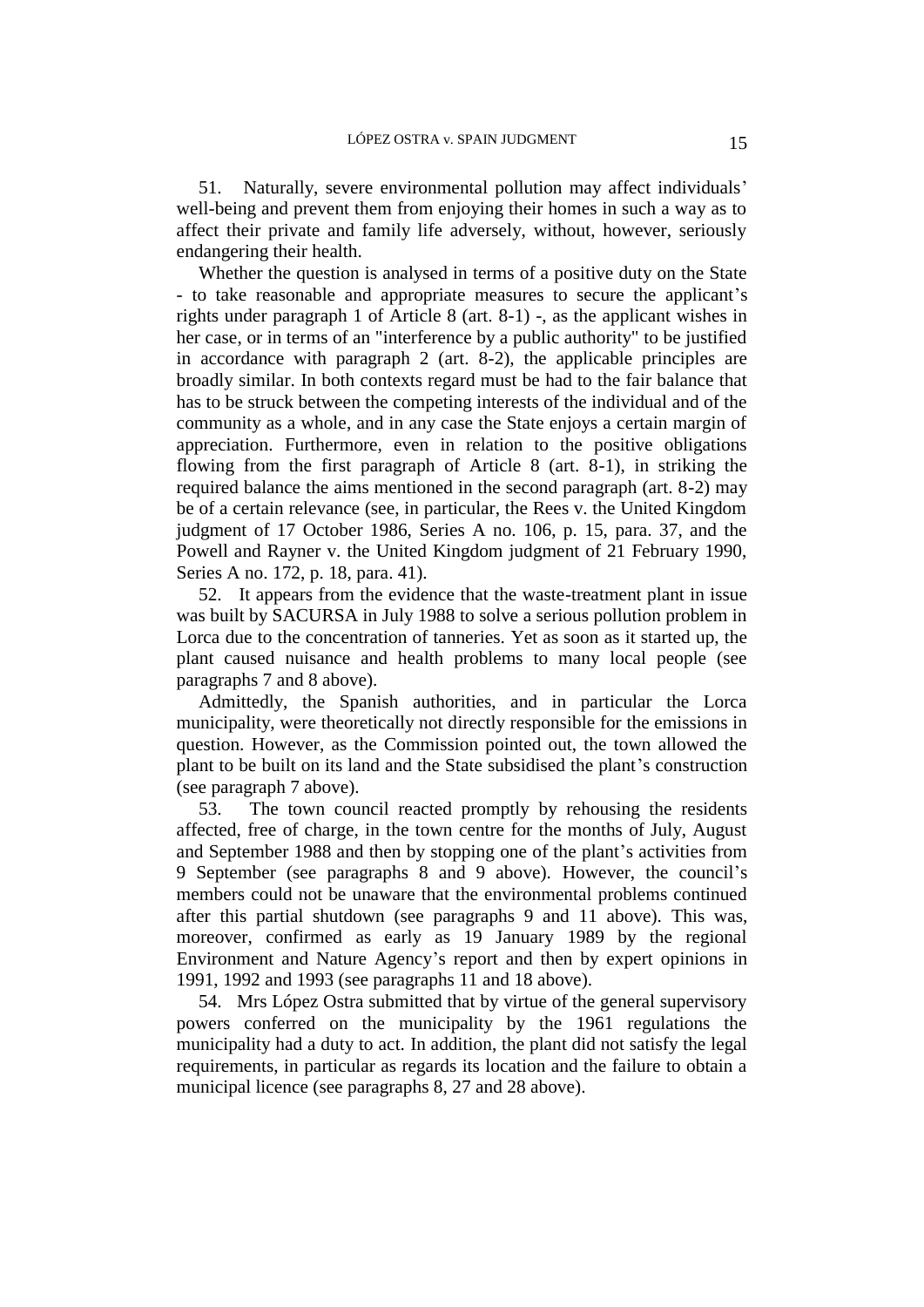55. On this issue the Court points out that the question of the lawfulness of the building and operation of the plant has been pending in the Supreme Court since 1991 (see paragraph 16 above). The Court has consistently held that it is primarily for the national authorities, notably the courts, to interpret and apply domestic law (see, inter alia, the Casado Coca v. Spain judgment of 24 February 1994, Series A no. 285-A, p. 18, para. 43).

At all events, the Court considers that in the present case, even supposing that the municipality did fulfil the functions assigned to it by domestic law (see paragraphs 27 and 28 above), it need only establish whether the national authorities took the measures necessary for protecting the applicant's right to respect for her home and for her private and family life under Article 8 (art. 8) (see, among other authorities and mutatis mutandis, the X and Y v. the Netherlands judgment of 26 March 1985, Series A no. 91, p. 11, para. 23).

56. It has to be noted that the municipality not only failed to take steps to that end after 9 September 1988 but also resisted judicial decisions to that effect. In the ordinary administrative proceedings instituted by Mrs López Ostra's sisters-in-law it appealed against the Murcia High Court's decision of 18 September 1991 ordering temporary closure of the plant, and that measure was suspended as a result (see paragraph 16 above).

Other State authorities also contributed to prolonging the situation. On 19 November 1991 Crown Counsel appealed against the Lorca investigating judge's decision of 15 November temporarily to close the plant in the prosecution for an environmental health offence (see paragraph 17 above), with the result that the order was not enforced until 27 October 1993 (see paragraph 22 above).

57. The Government drew attention to the fact that the town had borne the expense of renting a flat in the centre of Lorca, in which the applicant and her family lived from 1 February 1992 to February 1993 (see paragraph 21 above).

The Court notes, however, that the family had to bear the nuisance caused by the plant for over three years before moving house with all the attendant inconveniences. They moved only when it became apparent that the situation could continue indefinitely and when Mrs López Ostra's daughter's paediatrician recommended that they do so (see paragraphs 16, 17 and 19 above). Under these circumstances, the municipality's offer could not afford complete redress for the nuisance and inconveniences to which they had been subjected.

58. Having regard to the foregoing, and despite the margin of appreciation left to the respondent State, the Court considers that the State did not succeed in striking a fair balance between the interest of the town's economic well-being - that of having a waste-treatment plant - and the applicant's effective enjoyment of her right to respect for her home and her private and family life.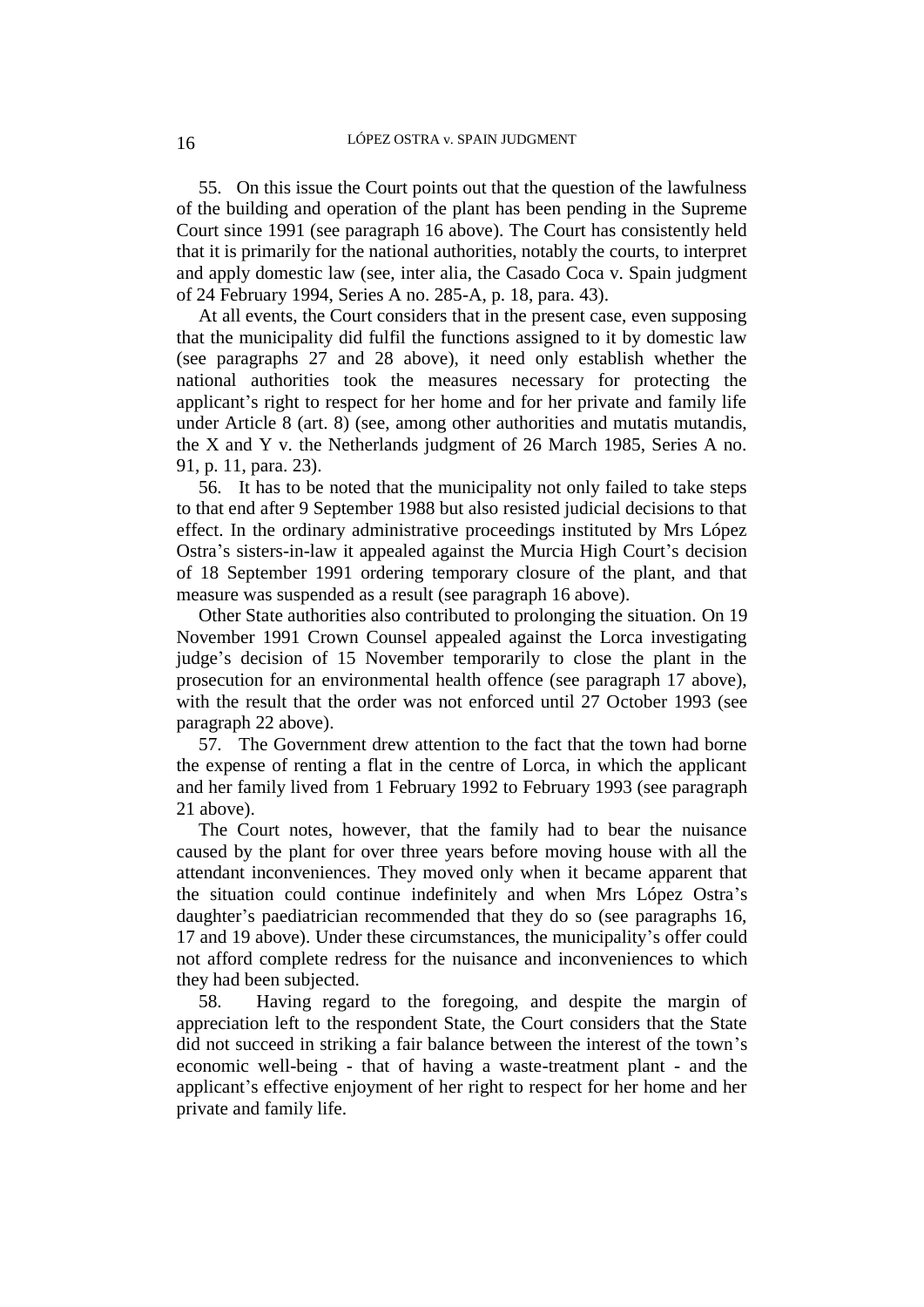There has accordingly been a violation of Article 8 (art. 8).

### III. ALLEGED VIOLATION OF ARTICLE 3 (art. 3) OF THE **CONVENTION**

59. Mrs López Ostra submitted that the matters for which the respondent State was criticised were of such seriousness and had caused her such distress that they could reasonably be regarded as amounting to degrading treatment prohibited by Article 3 (art. 3) of the Convention, which provides:

"No one shall be subjected to torture or to inhuman or degrading treatment or punishment."

The Government and the Commission took the view that there had been no breach of this Article (art. 3).

60. The Court is of the same opinion. The conditions in which the applicant and her family lived for a number of years were certainly very difficult but did not amount to degrading treatment within the meaning of Article 3 (art. 3).

#### IV. APPLICATION OF ARTICLE 50 (art. 50) OF THE CONVENTION

61. Under Article 50 (art. 50),

"If the Court finds that a decision or a measure taken by a legal authority or any other authority of a High Contracting Party is completely or partially in conflict with the obligations arising from the ... Convention, and if the internal law of the said Party allows only partial reparation to be made for the consequences of this decision or measure, the decision of the Court shall, if necessary, afford just satisfaction to the injured party."

Mrs López Ostra claimed compensation for damage and reimbursement of costs and expenses.

#### **A. Damage**

62. The applicant asserted that the building and operation of a wastetreatment plant next to her home forced her to make radical changes to her way of life. She consequently sought the following sums in reparation of the damage sustained:

(a) 12,180,000 pesetas (ESP) for the distress she suffered from 1 October 1988 to 31 January 1992 while living in her former home;

(b) ESP 3,000,000 for the anxiety caused by her daughter's serious illness;

(c) ESP 2,535,000 for the inconvenience caused from 1 February 1992 by her undesired move;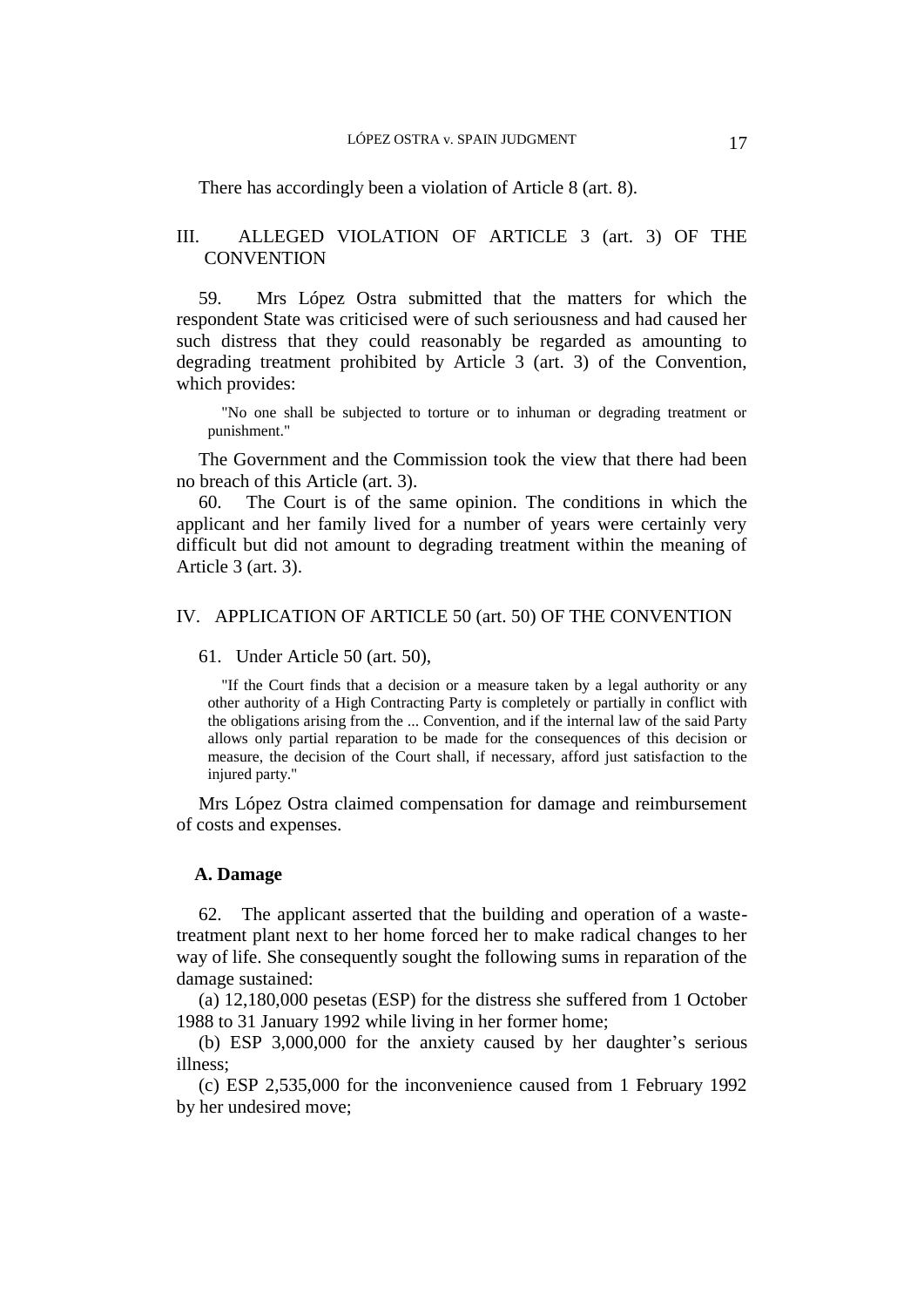(d) ESP 7,000,000 for the cost of the new house she was obliged to buy in February 1993 because of the uncertainty of the accommodation provided by the Lorca municipal authorities;

(e) ESP 295,000 for expenses incurred in settling into the new house.

63. The Government considered that these claims were exaggerated. They pointed out that the Lorca municipal authorities had paid the rent for the flat occupied by Mrs López Ostra and her family in the town centre from 1 February 1992 until she moved into her new house.

64. The Delegate of the Commission found the total sum sought excessive. As regards the pecuniary damage, he considered that while the applicant had theoretically been entitled to claim a new home, she was bound to give her former one in exchange, due allowance being made for any differences in size and characteristics.

65. The Court accepts that Mrs López Ostra sustained some damage on account of the violation of Article 8 (art. 8) (see paragraph 58 above). Her old flat must have depreciated and the obligation to move must have entailed expense and inconvenience. On the other hand, there is no reason to award her the cost of her new house since she has kept her former home. Account must be taken of the fact that for a year the municipal authorities paid the rent of the flat occupied by the applicant and her family in the centre of Lorca and that the waste-treatment plant was temporarily closed by the investigating judge on 27 October 1993 (see paragraph 22 above).

The applicant, moreover, undeniably sustained non-pecuniary damage. In addition to the nuisance caused by the gas fumes, noise and smells from the plant, she felt distress and anxiety as she saw the situation persisting and her daughter's health deteriorating.

The heads of damage accepted do not lend themselves to precise quantification. Making an assessment on an equitable basis in accordance with Article 50 (art. 50), the Court awards Mrs López Ostra ESP 4,000,000.

#### **B. Costs and expenses**

### *1. In the domestic courts*

66. The applicant claimed a total of ESP 850,000 for costs and expenses incurred in the domestic courts.

67. The Government and the Delegate of the Commission pointed out that Mrs López Ostra had received free legal aid in Spain, so that she did not have to pay her lawyer, whose fees should be paid by the State.

68. The Court likewise finds that the applicant did not incur expenses in this respect and accordingly dismisses the claim in question. Mr Mazón Costa cannot rely on Article 50 (art. 50) to claim just satisfaction on his own account as he accepted the terms of the legal aid granted to his client (see,